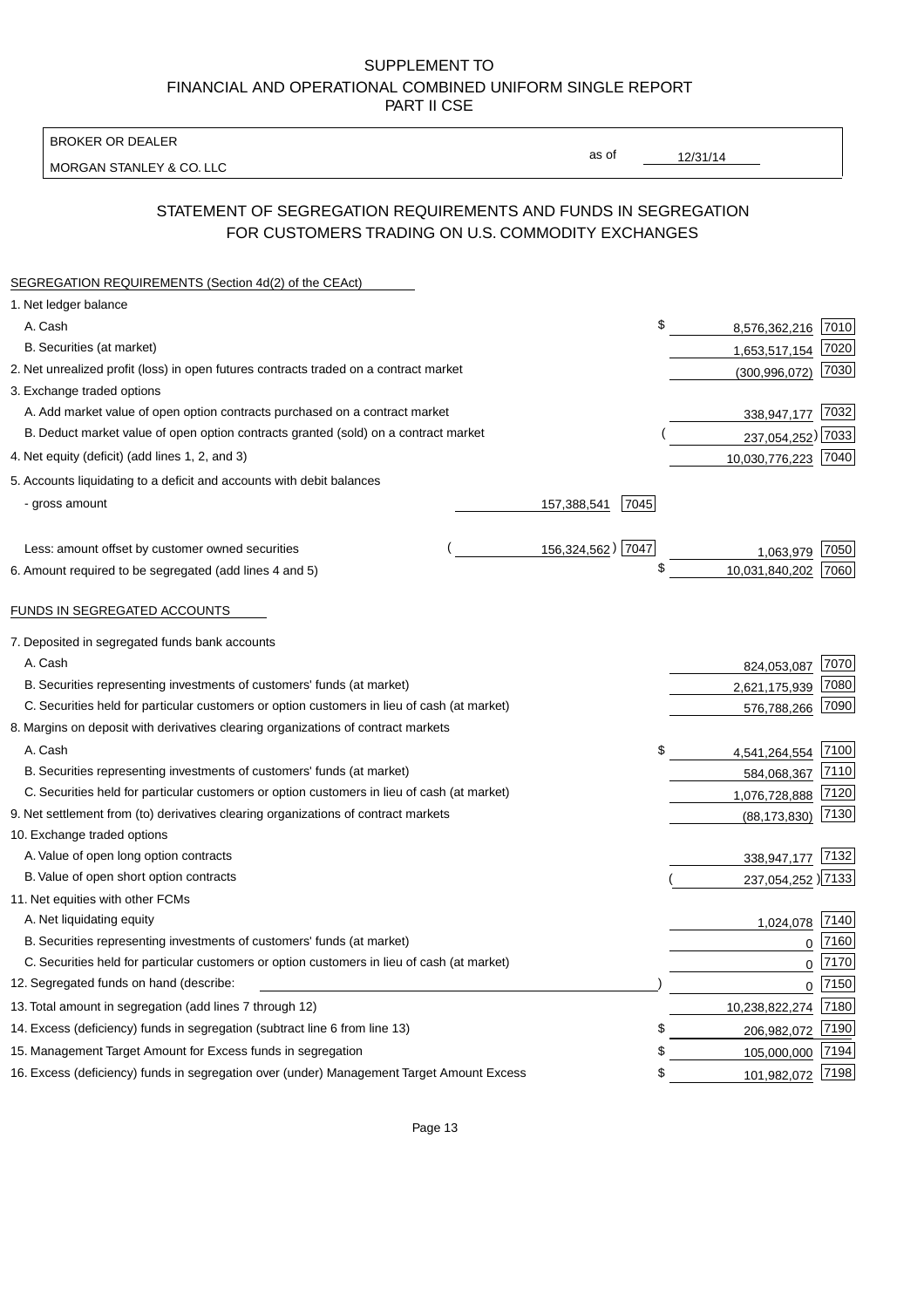| as of<br>12/31/14<br>MORGAN STANLEY & CO. LLC                                                            |        |
|----------------------------------------------------------------------------------------------------------|--------|
| STATEMENT OF SEGREGATION REQUIREMENTS AND FUNDS IN SEGREGATION<br>FOR CUSTOMERS' DEALER OPTIONS ACCOUNTS |        |
| 1. Amount required to be segregated in accordance<br>\$<br>with Commission regulation 32.6               | 7200   |
| 2. Funds in segregated accounts                                                                          |        |
| \$<br>A. Cash<br>$0$  7210                                                                               |        |
| B. Securities (at market)<br>$0$  7220 <br>C. Total                                                      | 7230   |
| 3. Excess (deficiency) funds in segregation                                                              |        |
| (subtract line 2.C from line 1)                                                                          | 0 7240 |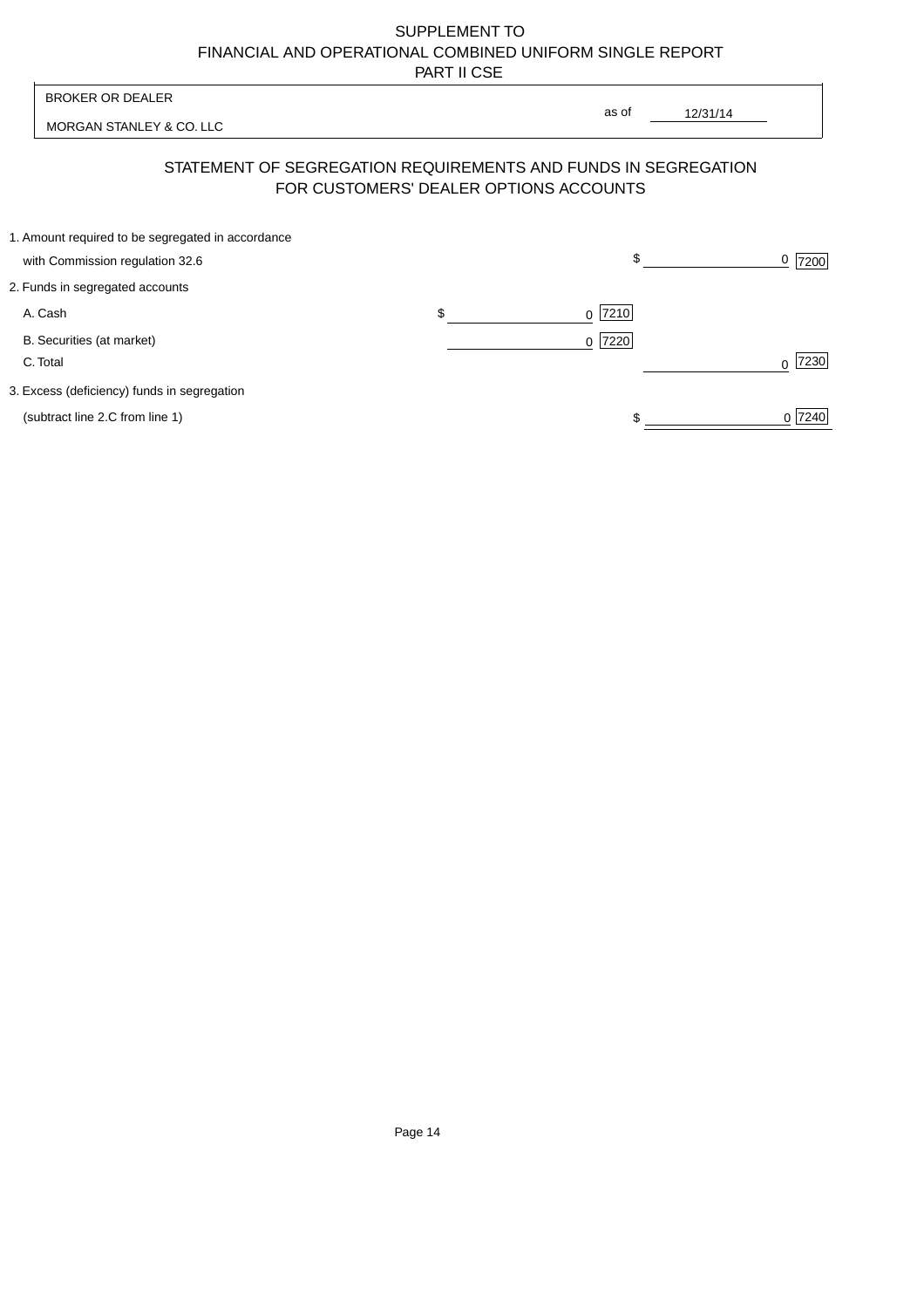PART II CSE

| BROKER OR DEALER         |       |          |
|--------------------------|-------|----------|
| MORGAN STANLEY & CO. LLC | as of | 12/31/14 |
|                          |       |          |

### STATEMENT OF SECURED AMOUNTS AND FUNDS HELD IN SEPARATE ACCOUNTS PURSUANT TO COMMISSION REGULATION 30.7

#### FOREIGN FUTURES AND FOREIGN OPTIONS SECURED AMOUNTS

| Amount required to be set aside pursuant to law, rule or regulation of a foreign government<br>or a rule of a self-regulatory organization authorized thereunder |  |                     | \$                  | 7305 |
|------------------------------------------------------------------------------------------------------------------------------------------------------------------|--|---------------------|---------------------|------|
| 1. Net ledger balance - Foreign Futures and Foreign Option Trading - All Customers                                                                               |  |                     |                     |      |
| A. Cash                                                                                                                                                          |  |                     | \$<br>1,764,577,032 | 7315 |
| B. Securities (at market)                                                                                                                                        |  |                     | 693,576,677         | 7317 |
| 2. Net unrealized profit (loss) in open futures contracts traded on a foreign board of trade                                                                     |  |                     | 120,203,619         | 7325 |
| 3. Exchange traded options                                                                                                                                       |  |                     |                     |      |
| A. Market value of open option contracts purchased on a foreign board of trade                                                                                   |  | 6,082,073           | 7335                |      |
| B. Market value of open contracts granted (sold) on a foreign board of trade                                                                                     |  |                     | (2,098,130)         | 7337 |
| 4. Net equity (deficit) (add lines 1.2. and 3.)                                                                                                                  |  |                     | \$<br>2,582,341,271 | 7345 |
| 5. Accounts liquidating to a deficit and accounts with                                                                                                           |  |                     |                     |      |
| debit balances - gross amount                                                                                                                                    |  | 7351<br>21,907,095  |                     |      |
| Less: amount offset by customer owned securities                                                                                                                 |  | 21,742,193) 7352    | 164,902             | 7354 |
| 6. Amount required to be set aside as the secured amount - Net Liquidating Equity Method (add lines 4 and 5)                                                     |  |                     | \$<br>2,582,506,173 | 7355 |
| 7. Greater of amount required to be set aside pursuant to foreign jurisdiction (above) or line 6.                                                                |  | \$<br>2,582,506,173 | 7360                |      |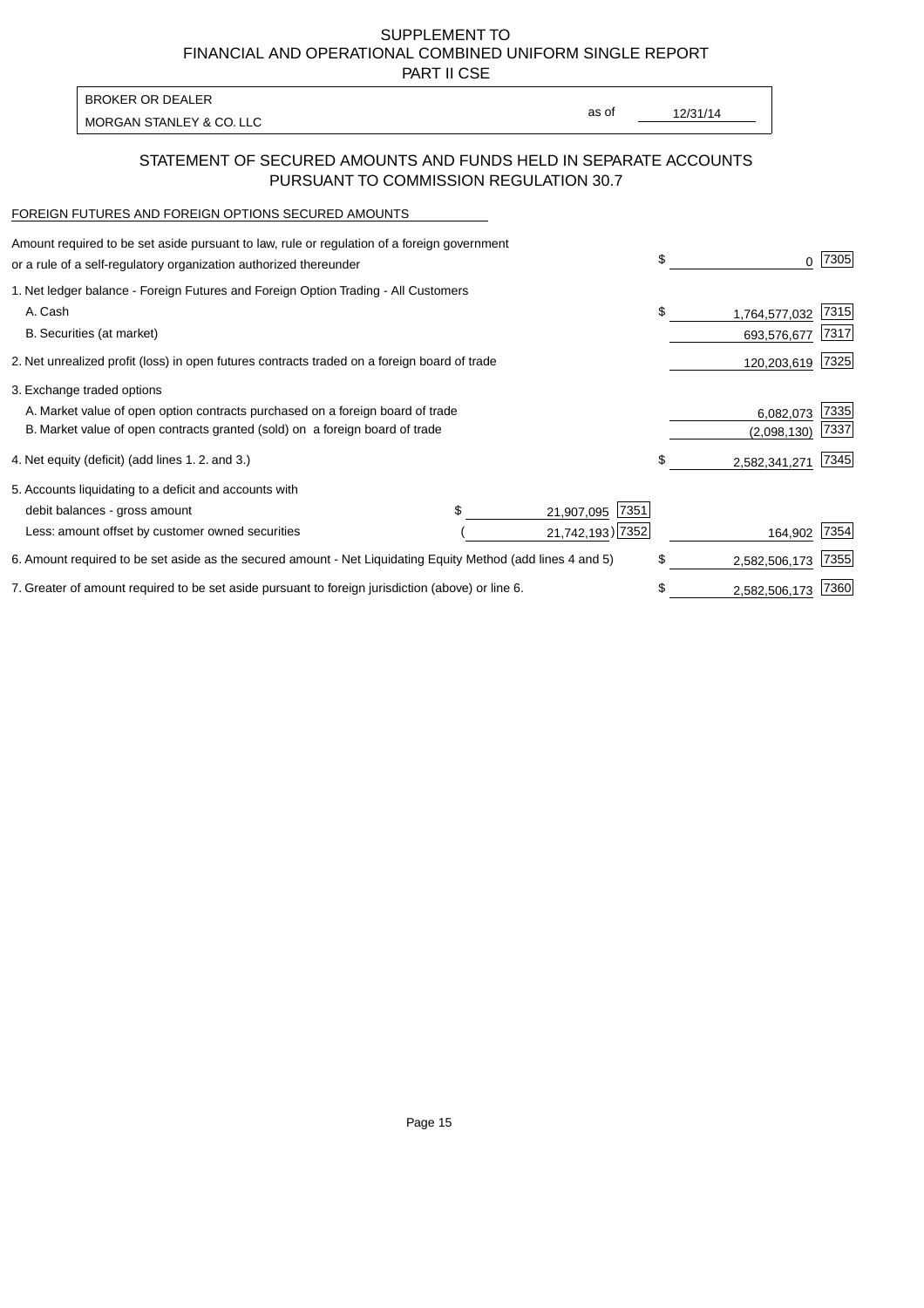BROKER OR DEALER

MORGAN STANLEY & CO. LLC

12/31/14 as of

## STATEMENT OF SECURED AMOUNTS AND FUNDS HELD IN SEPARATE ACCOUNTS PURSUANT TO COMMISSION REGULATION 30.7

### FUNDS DEPOSITED IN SEPARATE REGULATION 30.7 ACCOUNTS

| 1. Cash in banks                                                                                                                         |                          |      |                    |
|------------------------------------------------------------------------------------------------------------------------------------------|--------------------------|------|--------------------|
| A. Banks located in the United States                                                                                                    | \$<br>167,735,591        | 7500 |                    |
| B. Other banks qualified under Regulation 30.7                                                                                           |                          |      |                    |
| 7510<br>Name(s):<br>0                                                                                                                    | 215,537,230 7520 \$      |      | 383,272,821 7530   |
| 2. Securities                                                                                                                            |                          |      |                    |
| A. In safekeeping with banks located in the United States                                                                                | \$<br>586,824,606 7540   |      |                    |
| B. In safekeeping with other banks qualified under Regulation 30.7                                                                       |                          |      |                    |
| 7550<br>Name(s):<br>0                                                                                                                    | $0$ 7560                 |      | 586,824,606 7570   |
| 3. Equities with registered futures commission merchants                                                                                 |                          |      |                    |
| A. Cash                                                                                                                                  | \$<br>$0$ 7580           |      |                    |
| <b>B.</b> Securities                                                                                                                     | $0$ 7590                 |      |                    |
| C. Unrealized gain (loss) on open futures contracts                                                                                      | $0$ 7600                 |      |                    |
| D. Value of long option contracts                                                                                                        | $0$ 7610                 |      |                    |
| E. Value of short option contracts                                                                                                       | $0$ ) 7615               |      | 0 7620             |
| 4. Amounts held by clearing organizations of foreign boards of trade                                                                     |                          |      |                    |
| <u> 1989 - Johann Barn, mars eta bat erroman erroman erroman erroman erroman erroman erroman erroman erroman err</u><br>7630<br>Name(s): |                          |      |                    |
| A. Cash                                                                                                                                  | \$<br>0 7640             |      |                    |
| <b>B.</b> Securities                                                                                                                     | $0$ 7650                 |      |                    |
| C. Amount due to (from) clearing organizations - daily variation                                                                         | $0$ 7660                 |      |                    |
| D. Value of long option contracts                                                                                                        | $0^{7670}$               |      |                    |
| E. Value of short option contracts                                                                                                       | $_0$ ) 7675              |      | $0^{7680}$         |
| 5. Amounts held by members of foreign boards of trade                                                                                    |                          |      |                    |
| 7690<br>Name(s):<br>0                                                                                                                    |                          |      |                    |
| A. Cash                                                                                                                                  | \$<br>1,142,302,391 7700 |      |                    |
| <b>B.</b> Securities                                                                                                                     | 556,717,071 7710         |      |                    |
| C. Unrealized gain (loss) on open futures contracts                                                                                      | 120,207,630 7720         |      |                    |
| D. Value of long option contracts                                                                                                        | 6,082,073 7730           |      |                    |
| E. Value of short option contracts                                                                                                       | $(2,098,131)$ 7735       |      | 1,823,211,034 7740 |
| 6. Amounts with other depositories designated by a foreign board of trade                                                                |                          |      |                    |
| 7750<br>Name(s):<br>0                                                                                                                    |                          |      | 0 7760             |
|                                                                                                                                          |                          |      | 0 7765             |
| 8. Total funds in separate section 30.7 accounts                                                                                         |                          | \$   | 2,793,308,461 7770 |
| 9. Excess (deficiency) set Aside Funds for Secured Amount (subtract Line 7 Secured                                                       |                          |      |                    |
| Statement page 15 from Line 8)                                                                                                           |                          | \$   | 210,802,288 7380   |
| 10. Management Target Amount for Excess funds in separate section 30.7 accounts                                                          |                          | \$   | 105,000,000 7780   |
| 11. Excess (deficiency) funds in separate 30.7 accounts over (under) Management Target                                                   |                          | \$   | 105,802,288 7785   |